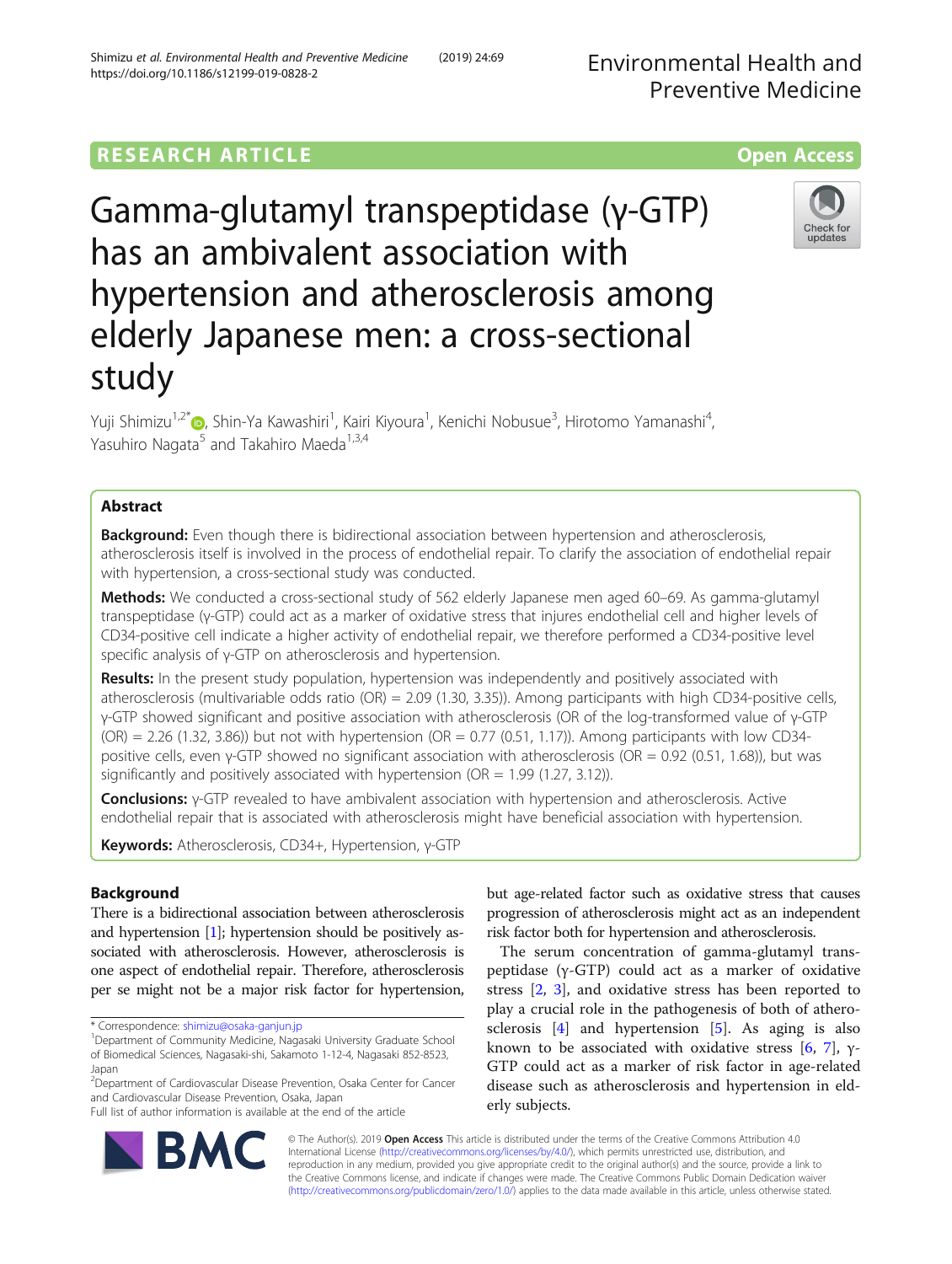Recent studies revealed a close connection between bone marrow activity and vascular maintenance activity (endothelial repair activity) [\[8](#page-5-0)–[10\]](#page-5-0). As aging causes reduction in bone marrow function  $[11-13]$  $[11-13]$  $[11-13]$  and atherosclerosis is a well-known process because of aggressive endothelial repair activity, elderly subjects should have a lower capacity of maintenance of endothelium (endothelial repair) which results in a decrease of the progression of atherosclerosis. These studies indicate that the occurrence of atherosclerosis among elderly subjects partly indicates there is enough capacity for repair of the endothelium, which reduces the risk of hypertension. The CD34-positive cell is a source of progression for atherosclerosis as those cells could differentiate not only into an endothelial cell but also into a foam cell [[14](#page-5-0), [15](#page-5-0)]. Furthermore, our previous studies revealed that a higher level of CD34-positive cell (at and above median values) is necessary for the development of atherosclerosis [[16](#page-5-0), [17](#page-5-0)].

Therefore, we tested several hypotheses in this study. First, hypertension is positively associated with atherosclerosis. Second, a positive association between γ-GTP and atherosclerosis should be limited to subjects with a higher number of CD34-positive cells and consequently have a higher capacity of endothelium maintenance. Third, a positive association between γ-GTP and hypertension should be limited to subjects with low CD34 positive cells because those subjects might have a lower capacity for endothelial maintenance.

To examine these associations, we conducted a crosssectional study of 562 elderly Japanese men aged 60–69 years who participated during their regular health check-up.

## Materials and methods

### Study population

The study population comprised 617 male residents aged 60–69 years, from Goto city and Saza town in the western part of Japan, who underwent an annual medical check-up from 2013 to 2015. The total number of male residents aged 60–69 in 2015 (estimated by the National Institute of Population and Social Security Research in March 2013) was 3264 for Goto city and 1010 for Saza town [\[18\]](#page-6-0).

Participants without serum data  $(n = 38)$  and carotid intima-media thickness (CIMT) data  $(n = 1)$  were excluded from the present study population. Additionally, to avoid the influence of liver disease, participants with high aspartate transaminase (AST) ( $\geq 60$  IU/L) and alanine transaminase (ALT)  $(≥ 60$  IU/L)  $(n = 16)$  were also excluded. The remaining participants, comprising 562 men at a mean age of 65.5 years (standard deviation (SD) 2.6; age range 60–69), were enrolled in the study.

## Data collection and laboratory measurements

Trained interviewers obtained information on smoking and drinking status of the participants. After at least 5

min of rest in a sitting position, systolic and diastolic blood pressures on the right arm were recorded by using a blood pressure measuring device (HEM-907; Omron, Kyoto, Japan). Hypertension was defined as systolic blood pressure ≥ 140 mmHg and/or diastolic blood pressure  $\geq 90$  mmHg.

Body weight and height of participants, while wearing light clothing, were measured using an automatic body composition analyzer (BF-220; Tanita, Tokyo, Japan), and body mass index (BMI, kg/m<sup>2</sup>) was calculated as well.

Fasting blood samples were collected in a heparin sodium tube, a siliconized tube, and a sodium fluoride tube. Fresh blood samples (within 24 h from the drawing) from the heparin sodium tube were used to count the CD34-positive cells. The Beckton Dickinson Biosciences Trucount $^{TM}$  technology, an accurate and reproducible single-platform assay cited in the International Society of Hematotherapy and Graft Engineering (ISHAGE) guidelines [\[19](#page-6-0)] and supported by automated software on the BD FACSCant<sup>TM</sup> II system, was used to measure the count of circulating CD34-positive cells.

Serum triglycerides (TG), serum high-density lipoprotein cholesterol (HDLc), hemoglobin A1c (HbA<sub>1C</sub>), and γ-GTP contents were measured using standard laboratory procedures at SRL, Inc. (Tokyo, Japan).

CIMT was measured by ultrasonography of the left and right common carotid arteries, by an experienced vascular technician who used a LOGIQ Book XP with a 10-MHz transducer (GE Healthcare, Milwaukee, WI, USA). Maximum values for the left and right CIMT were calculated using automated digital edge-detection software (Intimascope; MediaCross, Tokyo, Japan) and a protocol that has been described in detail elsewhere [[20\]](#page-6-0). The software allows automated identification of the edges of internal and external blood vessel membranes and automatically determines the distances at sub-pixel levels (estimated to be 0.01 mm in size, measuring CIMT with ten times higher axial resolution) using a polynomial measurement formula [\[21](#page-6-0)]. The right and left CIMT values that did not include plaque measurements were then calculated, and the maximum CIMT value (either the right or left) was used for further analysis. A previous study reported normal CIMT values as < 1.1 mm; we defined atherosclerosis as CIMT  $\geq$  1.1 mm [[22\]](#page-6-0).

## Statistical analysis

The characteristics of the study population for circulating CD34-positive cell levels (indicated by < 1.01 cells/ $\mu$ L,  $\geq 1.01$ cells/ $\mu$ L) were expressed as the mean  $\pm$  SD for continuous variables and as the prevalence for habitual status (current drinker and current smoker) parameters. A trend test was performed using a regression model for mean values.

For the determination of the association between hypertension and atherosclerosis, logistic regression models were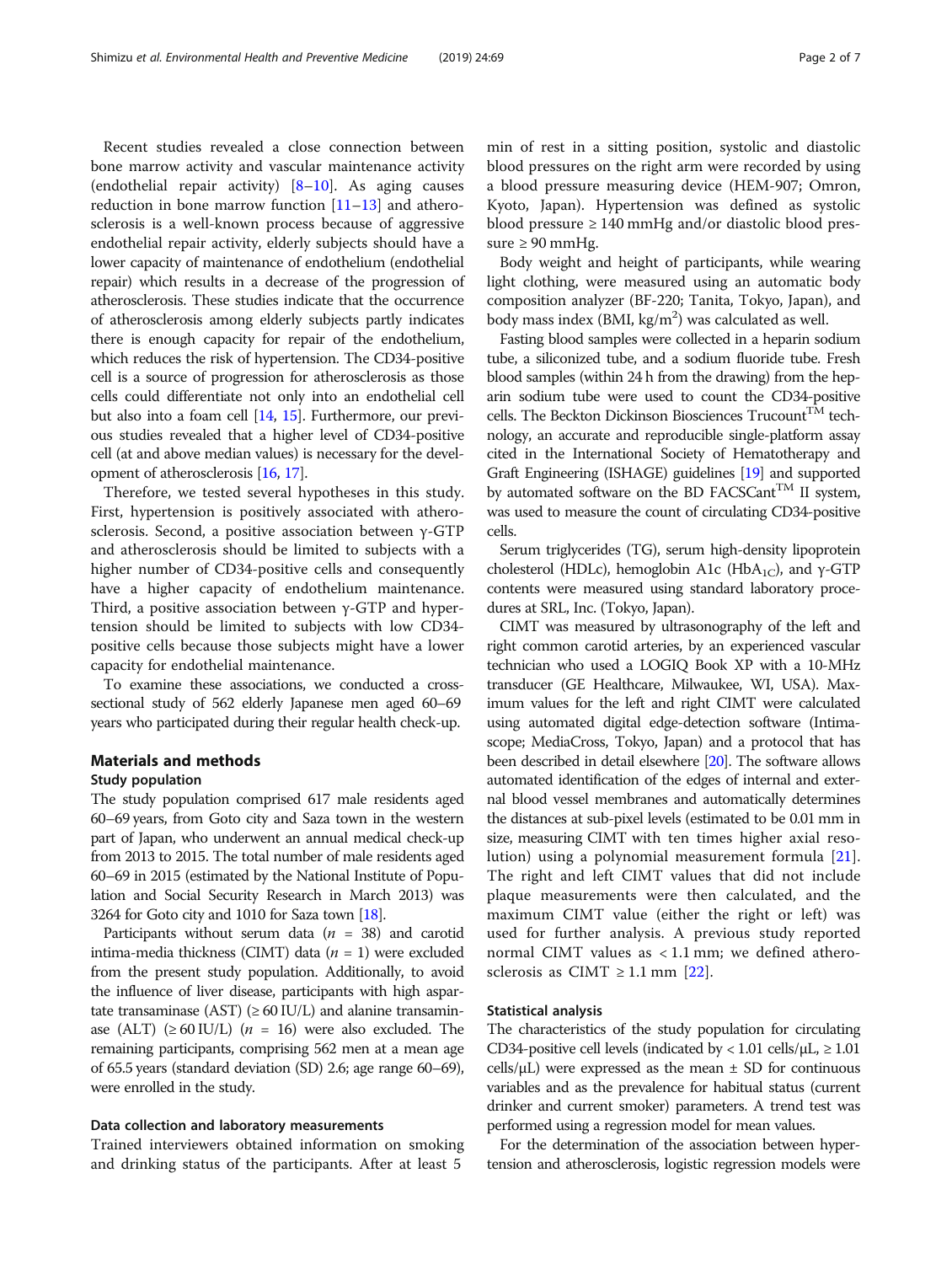used to calculate the odds ratios (ORs) and 95% confidence intervals (CIs).

Circulating CD34-positive cell levels stratified by median value could act as a determinant factor on the association between atherosclerosis (CIMT) and variables [\[16](#page-5-0), [17,](#page-5-0) [23](#page-6-0), [24](#page-6-0)]. Moreover, those levels could act as a determinant factor in the association between hypertension and variables [\[25](#page-6-0), [26](#page-6-0)]. Therefore, CD34-positive cell level-specific logistic regression models were used to calculate ORs and 95% CIs, to determine the associations between γ-GTP and atherosclerosis and between γ-GTP and hypertension.

Clarifying the endothelial activity status (CD34-posistive cell level)-specific association between oxidative stress, as evaluated by γ-GTP and hypertension, and the association between γ-GTP and atherosclerosis was the main objective of the present analysis. The factor that contributes to agerelated bone marrow decline could act as a strong confounding factor in the present analysis because it could influence endothelial repair activity regardless of the endothelial condition. The factors that influence endothelial repair activity via the endothelial condition could not act as strong confounding factors but could act as associated factors in the present analysis. Therefore, two different models were used to adjust for confounding factors. In the first model, for the purpose of adjusting for the strong confounding factor, an adjustment was made only for age. The second model included other possible confounding factors known as classical cardiovascular risk factors to adjust for associated factors that were not strong confounding factors. For the analysis between hypertension and atherosclerosis, the confounding variables considered were BMI ( $\text{kg/m}^2$ ), smoking status (never smoker, former smoker, current smoker), alcohol consumption [never drinker, former drinker, current drinker (< 23 g/week, ≥ 23 g/week but < 46 g/week, ≥ 46 g/week but < 69 g/week, and ≥ 69 g/week)], HDLc (mg/dL), TG (mg/dL), and HbA1c (%). Four groups were made to classify the current drinkers. The first group had an alcohol consumption of lower than 23 g/week (< 23 g/week). The second group had an alcohol consumption of greater than or equal to 23 g/week but lower than 46 g/week ( $\geq$  23 g/week but < 46 g/week). The third group had an alcohol consumption of greater than or equal to  $46$  g/week but less than  $69$  g/week ( $\geq 46$  g/ week but < 69 g/week). The last class had an alcohol consumption of greater than or equal to 69 g/week.

For the analysis between  $\gamma$ -GTP and atherosclerosis, the confounding variables considered were BMI ( $\text{kg/m}^2$ ), systolic blood pressure (mmHg), smoking status (never smoker, former smoker, current smoker), alcohol consumption [never drinker, former drinker, current drinker (< 23 g/week, ≥ 23 g/week but < 46 g/week, ≥ 46 g/week but  $<$  69 g/week, and  $\geq$  69 g/week)], HDLc (mg/dL), TG (mg/ dL), and HbA1c (%). For the analysis between  $γ$ -GTP and hypertension, the confounding variables considered were

BMI (kg/m<sup>2</sup>), smoking status (never smoker, former smoker, current smoker), alcohol consumption [never drinker, former drinker, current drinker (< 23 g/week, ≥ 23 g/week but < 46 g/week,  $\geq$  46 g/week but < 69 g/week, and  $\geq$  69 g/week)], HDLc (mg/dL), TG (mg/dL), and HbA1c  $(%).$ 

All statistical analyses were performed with the SAS system for Windows (version 9.4; SAS Inc., Cary, NC). Values of  $p < 0.05$  were considered statistically significant.

# Results

# Clinical characteristics of the study population

Among the present study population, 239 subjects were diagnosed for hypertension and 89 for atherosclerosis. The median value of CD34-positive cell level is 1.01 cells/μL. Compared to participants with lower CD34-positive cell level  $\langle$  (< 1.01 cells/ $\mu$ L), participants with higher CD34positive cell level  $(\geq 1.01 \text{ cells/}\mu\text{L})$  showed significantly lower age while significantly higher BMI, TG, and HbA1c were observed (Table 1).

## Association between atherosclerosis and hypertension

Hypertension was independently, significantly, and positively associated with atherosclerosis (Table [2](#page-3-0)).

# Association between atherosclerosis and γ-glutamyl transpeptidase (γ-GTP) as per circulating CD34-positive cell levels

Although no significant association between γ-GTP and atherosclerosis was observed in participants with lowcirculating CD34-positive cell counts, a significant positive association between those two variables

Table 1 Characteristics of the study population as per circulating CD34-positive cell levels

|                                                | CD34-positive cell levels  | $p$ values                      |         |
|------------------------------------------------|----------------------------|---------------------------------|---------|
|                                                | Low $(< 1.01$<br>cells/µL) | High ( $\geq$ 1.01<br>cells/uL) |         |
| No. of participants at risk                    | 280                        | 282                             |         |
| Age, years                                     | $65.7 \pm 2.6$             | $65.2 + 2.6$                    | 0.030   |
| Body mass index (BMI), kg/m <sup>2</sup>       | $22.7 \pm 3.0$             | $23.9 \pm 2.8$                  | < 0.001 |
| Systolic blood pressure, mmHg                  | $134 + 18$                 | $134 \pm 17$                    | 0.714   |
| Diastolic blood pressure, mmHg                 | $81 \pm 12$                | $81 \pm 11$                     | 0.784   |
| Current drinker, %                             | 83.9                       | 87.9                            | 0.172   |
| Current smoker, %                              | 11.4                       | 13.8                            | 0.393   |
| HDL cholesterol (HDLc), mg/dL                  | $58 + 14$                  | $56 + 15$                       | 0.058   |
| Triglycerides (TG), mg/dL                      | $109 + 82$                 | $125 + 94$                      | 0.026   |
| Hemoglobin A1c (HbA1c), %                      | $5.6 \pm 0.6$              | $5.8 \pm 0.7$                   | 0.001   |
| Gamma-glutamyl transpeptidase<br>(γ-GTP), IU/L | $44 \pm 38$                | $50 \pm 70$                     | 0.220   |
| Carotid intima-media<br>thickness (CIMT), mm   | $0.9 + 0.2$                | $0.9 + 0.2$                     | 0.347   |

Values: mean ± standard deviation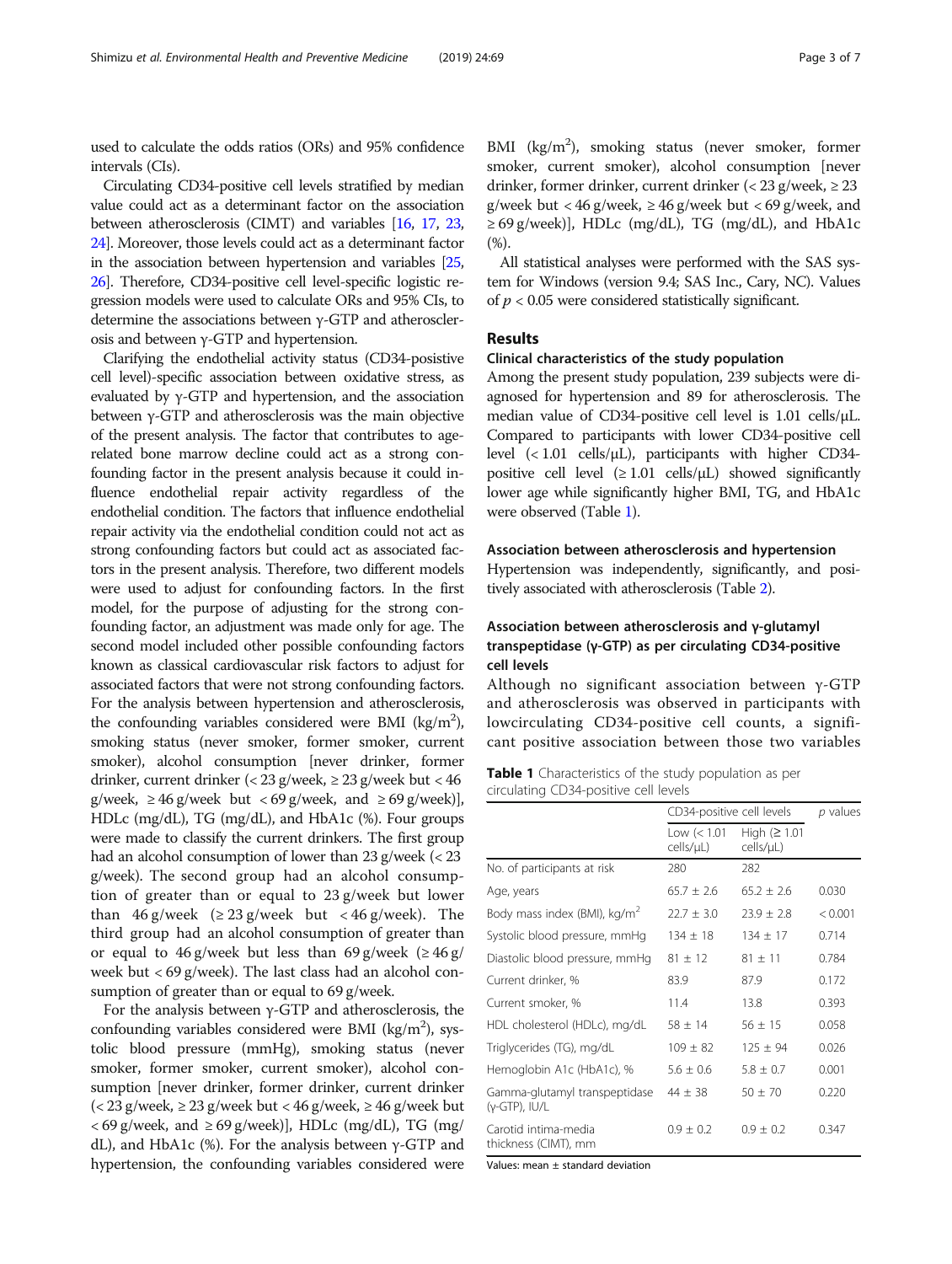<span id="page-3-0"></span>Table 2 Odds ratios (ORs) and 95% confidence intervals (CIs) for atherosclerosis

|                           | Hypertension |                   | p values |
|---------------------------|--------------|-------------------|----------|
|                           | $(-)$        | $(+)$             |          |
| No. at risk               | 323          | 239               |          |
| No. of cases (percentage) | 38 (11.8)    | 51(21.3)          |          |
| Age-adjusted ORs          |              | 2.02 (1.28, 3.20) | 0.003    |
| Multivariable ORs         |              | 2.09 (1.30, 3.35) | 0.002    |

Multivariable ORs: adjusted further for age and BMI, alcohol consumption, smoking status, HDLc, TG, and HbA1C BMI body mass index, HDLc HDL cholesterol, TG triglycerides, HbA1c

hemoglobin A1c

was observed in participants with high circulating CD34-positive cell counts (Table 3).

# Associations between γ-glutamyl transpeptidase (γ-GTP) and two circulating CD34-positive cell level groups on atherosclerosis

Investigations of the associations between γ-GTP and the two CD34-positive cell groups (high level and low level) on atherosclerosis revealed a significant interaction. The age-adjusted  $p$  value for this interaction was  $p = 0.014$  for age-adjusted model and  $p = 0.005$ for the fully adjusted model.

# Association between hypertension and γ-glutamyl transpeptidase (γ-GTP) based on the circulating CD34 positive cell levels

Even though a significant positive association between γ-GTP and hypertension was observed in participants with low circulating CD34-positive cell counts, no significant positive association between those two variables were

observed in participants with high circulating CD34 positive cell counts (Table [4\)](#page-4-0).

## Associations between γ-glutamyl transpeptidase (γ-GTP) and two circulating CD34-positive cell categories on hypertension

Investigations of the associations between γ-GTP and the two CD34-positive cell groups (high level and low level) on hypertension revealed a significant interaction. The age-adjusted p value for this interaction was  $p =$ 0.006 for age-adjusted model and  $p = 0.007$  for the fully adjusted model.

## **Discussion**

The main findings of the present study are that among elderly participants with high CD34-positive cell, γ-GTP shows a significantly positive association with atherosclerosis but not with hypertension. Among elderly participants with low CD34-positive cell, no significant association between γ-GTP and atherosclerosis was observed but a significant positive association was observed between γ-GTP and hypertension.

Aging is a well-known process to promote the progression of atherosclerosis and hypertension [[27,](#page-6-0) [28](#page-6-0)]. Our finding indeed revealed a significant positive association between atherosclerosis and hypertension.

Recent studies revealed a close connection between bone marrow activity and vascular maintenance activity (endothelial repair activity); bone marrow-derived endothelial progenitor cells, including CD34-positive cells, play an important role in vascular maintenance through endothelium repair  $[8-10]$  $[8-10]$  $[8-10]$  $[8-10]$  $[8-10]$ . As atherosclerosis is one aspect of endothelial repair and CD34-positive cell is known to be differentiated not only into an endothelial cell but also into a foam cell which is a known source of

|                           | Gamma-glutamyl transpeptidase (y-GTP) |                   |                   | p values              | $Log y-GTP$ |                   |
|---------------------------|---------------------------------------|-------------------|-------------------|-----------------------|-------------|-------------------|
|                           | $Q1$ (low)                            | Q <sub>2</sub>    | Q <sub>3</sub>    | Q4 (high)             |             |                   |
| Low CD34-positive cell    |                                       |                   |                   |                       |             |                   |
| No. at risk               | 78                                    | 74                | 52                | 76                    |             |                   |
| No. of cases (percentage) | 15(19.2)                              | 13 (17.6)         | 11(21.2)          | 8(10.5)               |             |                   |
| Age-adjusted ORs          |                                       | 0.90(0.40, 2.04)  | 1.13 (0.47, 2.70) | $0.50$ $(0.20, 1.26)$ | 0.218       | 0.79(0.48, 1.30)  |
| Multivariable ORs         |                                       | 0.99(0.41, 2.38)  | 1.18(0.47, 3.01)  | $0.61$ $(0.21, 1.81)$ | 0.520       | 0.92(0.51, 1.68)  |
| High CD34-positive cell   |                                       |                   |                   |                       |             |                   |
| No. at risk               | 60                                    | 68                | 89                | 65                    |             |                   |
| No. of cases (percentage) | 6(10.0)                               | 8(11.8)           | 12(13.5)          | 16(24.6)              |             |                   |
| Age-adjusted ORs          |                                       | 1.12(0.36, 3.44)  | 1.34 (0.47, 3.81) | 2.91 (1.05, 8.05)     | 0.026       | 1.87 (1.17, 2.99) |
| Multivariable ORs         |                                       | 1.52 (0.46, 4.97) | 1.77 (0.58, 5.41) | 4.28 (1.34, 13.63)    | 0.013       | 2.26 (1.32, 3.86) |
|                           |                                       |                   |                   |                       |             |                   |

Table 3 Odds ratios (ORs) and 95% confidence intervals (CIs) for atherosclerosis by circulating CD34-positive cell levels

Multivariable ORs: adjusted further for age and BMI, alcohol consumption, smoking status, SBP, HDLc, TG, and HbA1C

SBP systolic blood pressure, BMI body mass index, HDLc HDL cholesterol, TG triglycerides, HbA1c hemoglobin A1c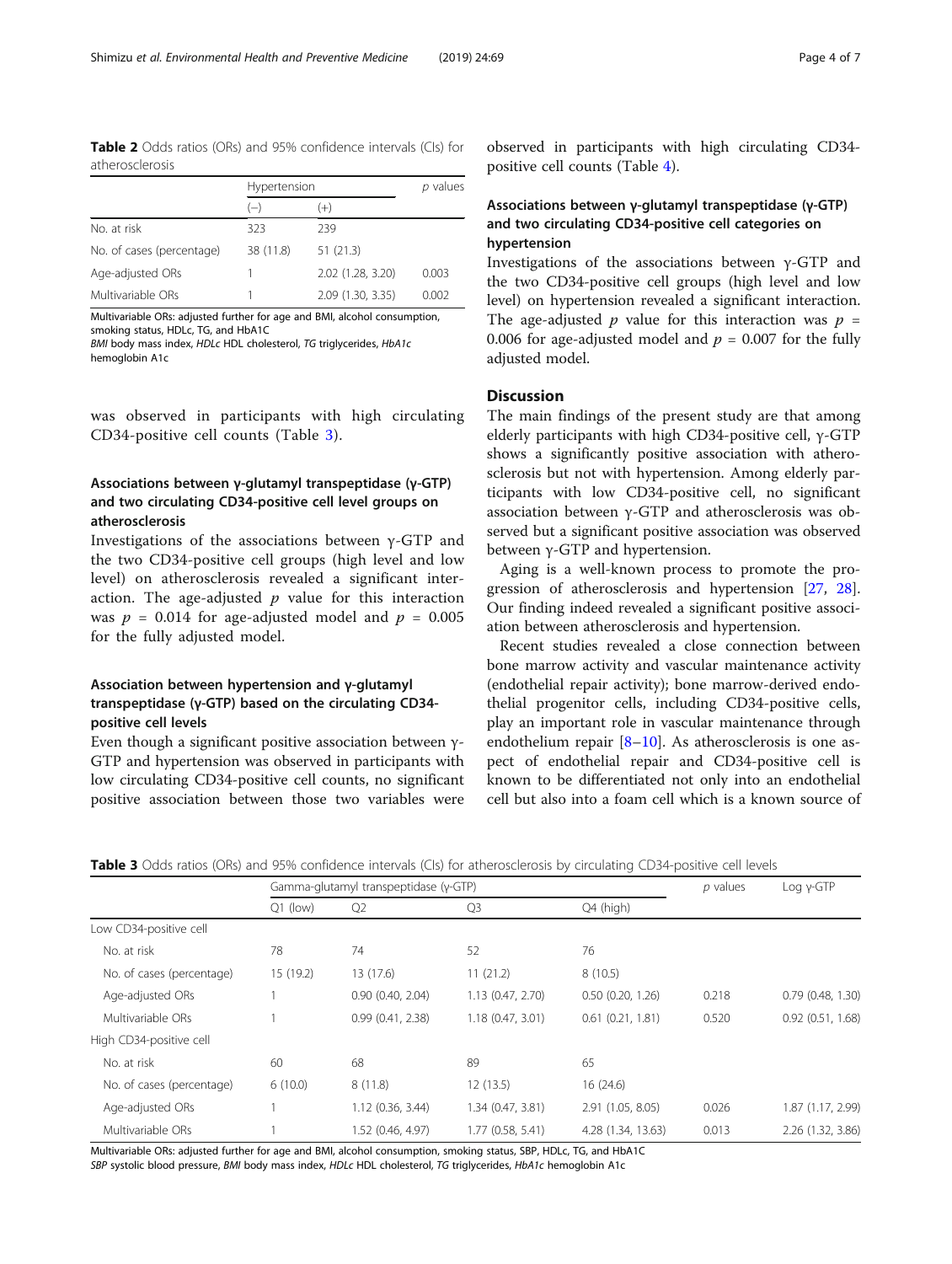|                           | Gamma-glutamyl transpeptidase (γ-GTP) |                   |                   | $p$ values        | $Log y-GTP$ |                   |
|---------------------------|---------------------------------------|-------------------|-------------------|-------------------|-------------|-------------------|
|                           | $Q1$ (low)                            | Q <sub>2</sub>    | Q <sub>3</sub>    | Q4 (high)         |             |                   |
| Low CD34-positive cell    |                                       |                   |                   |                   |             |                   |
| No. at risk               | 78                                    | 74                | 52                | 76                |             |                   |
| No. of cases (percentage) | 24 (30.8)                             | 30(40.5)          | 24 (46.2)         | 42 (55.3)         |             |                   |
| Age-adjusted ORs          |                                       | 1.54 (0.79, 3.01) | 1.93 (0.93, 3.99) | 2.82 (1.45, 5.47) | 0.002       | 1.89 (1.30, 2.75) |
| Multivariable ORs         |                                       | 1.57 (0.78, 3.17) | 1.89 (0.88, 4.05) | 2.84 (1.30, 6.22) | 0.009       | 1.99 (1.27, 3.12) |
| High CD34-positive cell   |                                       |                   |                   |                   |             |                   |
| No. at risk               | 60                                    | 68                | 89                | 65                |             |                   |
| No. of cases (percentage) | 23 (38.3)                             | 30(44.1)          | 39 (43.8)         | 27(41.5)          |             |                   |
| Age-adjusted ORs          |                                       | 1.24 (0.61, 2.54) | 1.24(0.63, 2.42)  | 1.14(0.56, 2.33)  | 0.743       | 0.91(0.63, 1.31)  |
| Multivariable ORs         |                                       | 1.46 (0.69, 3.09) | 1.14(0.55, 2.34)  | 1.02 (0.46, 2.28) | 0.854       | 0.77(0.51, 1.17)  |
|                           |                                       |                   |                   | .                 |             |                   |

<span id="page-4-0"></span>Table 4 Odds ratios (ORs) and 95% confidence intervals (CIs) for hypertension by circulating CD34-positive cell levels

Multivariable ORs: adjusted further for age and BMI, alcohol consumption, smoking status, HDLc, TG, and HbA1C

BMI body mass index, HDLc HDL cholesterol, TG triglycerides, HbA1c hemoglobin A1c

atherosclerosis [[14,](#page-5-0) [15](#page-5-0)], therefore, circulating CD34 positive cell level could act as an indicator of endothelial activity [[16,](#page-5-0) [17](#page-5-0)]. The high CD34-positive cell level indicates a higher activity of endothelial repair.

Furthermore, CD34-positive cell contributes to angiogenesis [[29](#page-6-0)] that could compensate for the reduction of blood follow in the ischemic organ. Further, angiogenesis is necessary to develop atherosclerosis and also has an important function in the reduction of the ischemic condition by compensating for the blood flow [[30\]](#page-6-0). The ischemic condition is known to be associated with oxidative stress. As age-related physical change induces oxidative stress, elderly participants should have higher oxidative stress than younger participants. Elderly participants with developing atherosclerosis might have a higher capacity of reducing the oxidative stress than those without developing atherosclerosis as atherosclerosis promotes angiogenesis through the endothelial repair process.

Several studies indicated that bone marrow activity declines with advancing age  $[11-13]$  $[11-13]$  $[11-13]$  $[11-13]$  $[11-13]$ . Therefore, it is expected that the age-related decline of bone marrow activity might cause lower vascular maintenance activity (endothelial repair), which results in a lower presence of atherosclerosis.

As γ-GTP is reported to be associated with oxidative stress [[2,](#page-5-0) [3\]](#page-5-0) that is known to cause the age-related physical changes [\[6](#page-5-0), [7](#page-5-0)], atherosclerosis [\[4\]](#page-5-0), and hypertension [[5\]](#page-5-0), the γ-GTP level should correlate with the extent of endothelial injury and endothelial repair activity.

In the present study, our results indicate a significant positive association between γ-GTP and atherosclerosis in participants with high CD34-positive cell levels. As the presence of atherosclerosis among those participants indicates aggressive endothelial maintenance, atherosclerosis could act as an indicator of adjustment capacity for aging-

related physical change. Therefore, no significant association between γ-GTP and hypertension was observed.

Although, the  $\gamma$ -GTP level should indicate the magnitude of endothelial injury that stimulates endothelial repair activity, sufficient values of endothelial repair could not be established in participants with the low CD34 positive cells. Thus, among participants with low CD34 positive cell, no significant association between γ-GTP and atherosclerosis was observed but a significant positive association between  $γ$ -GTP and hypertension was observed.

This study demonstrates the possible beneficial effects of atherosclerosis on hypertension which is caused by the age-related physical change. Therefore, this finding provides a novel diagnostic tool to indicate the mechanism of adaptation for age-related physical change among elderly participants.

Single-nucleotide polymorphism (SNP) in breast cancer suppressor BRCA1-related associated protein (BRAP) activates inflammatory cascades and increases the risk of carotid atherosclerosis [\[31\]](#page-6-0) but reduces the risk of hypertension [[32\]](#page-6-0). These studies also support the aforementioned possible beneficial effects of atherosclerosis on hypertension.

The clinical perspective of present study is that the absence of atherosclerotic lesion is not indicative of adequate endothelial maintenance.

This study has certain potential limitations that warrant further consideration. First, even though  $γ$ -GTP is reportedly associated with oxidative stress [\[2,](#page-5-0) [3](#page-5-0)], no data on oxidative stress was available for the participants included in our study. Further investigations in reactive oxygen species, superoxide dismutase, and catalases are necessary to elucidate the anti-oxidative stress mechanism related to atherosclerosis. Values of  $γ$ -GTP are known to be strongly influenced by alcohol consumption and the prevalence of current drinker is high in Japanese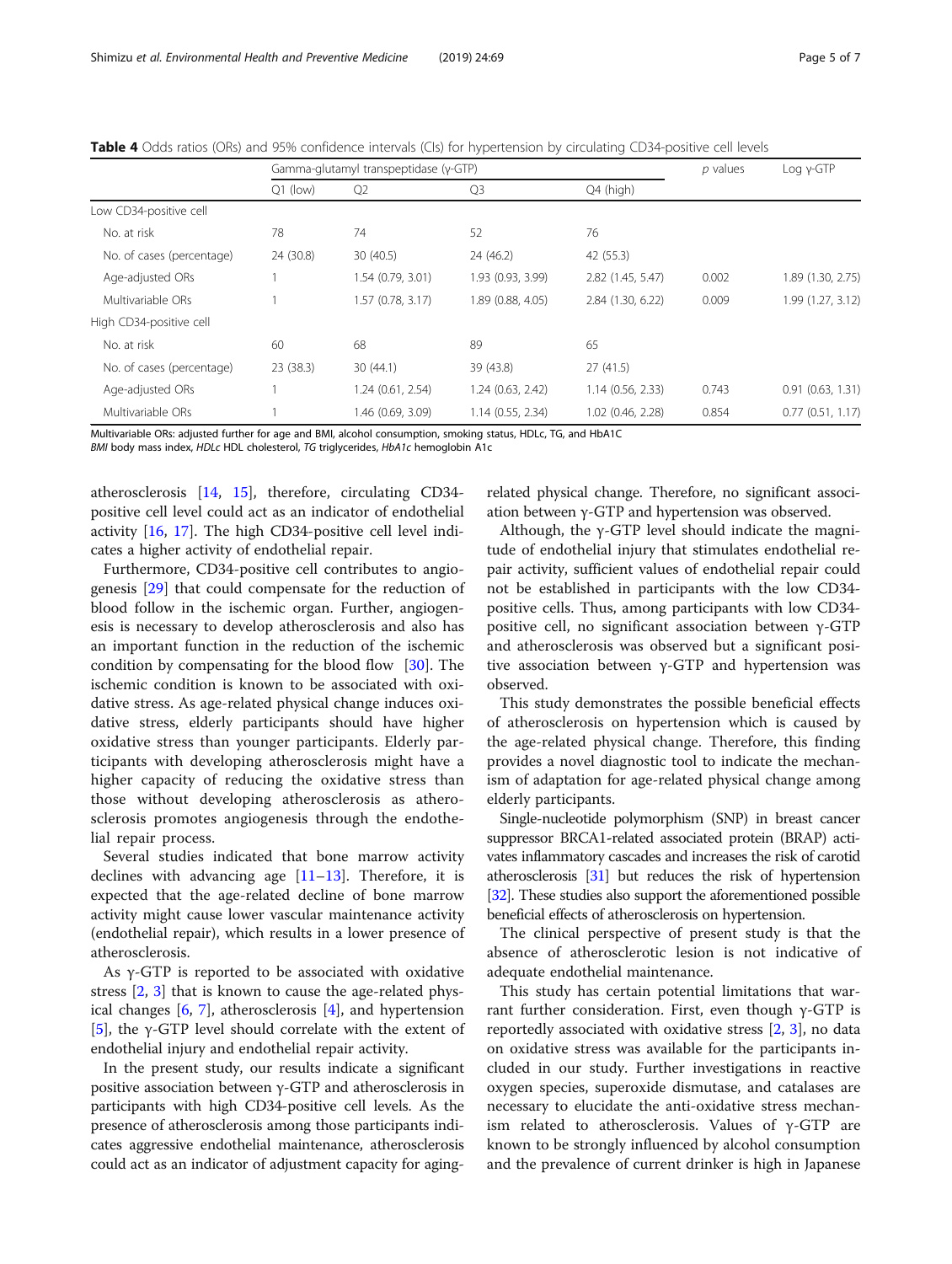<span id="page-5-0"></span>men and low in Japanese women [[33](#page-6-0)]. Since there is no data on the levels of CD34-posistive cell in women, we could not evaluate the present associations for women. However, in the present study, the main results were essentially unchanged even after adjustment for confounding factors including alcohol consumption. As this was a cross-sectional study, causal relationships could not be established.

## Conclusion

In this study, we showed that among elderly participants with high CD34-positive cell, the  $\gamma$ -GTP level shows a significant positive association with atherosclerosis but not with hypertension. On the other hand, among elderly participants with low CD34-positive cell, no significant association between γ-GTP and atherosclerosis was observed, but a significant positive association between γ-GTP and hypertension was observed. Therefore, active endothelial repair that is associated with atherosclerosis could have beneficial effect on hypertension among elderly participants.

#### Abbreviations

ALT: Alanine transaminase; AST: Aspartate transaminase; BMI: Body mass index; CIMT: Intima-media thickness; HbA1c: Hemoglobin A1c; HDLc: Highdensity lipoprotein cholesterol; ISHAGE: International Society of Hematotherapy and Graft Engineering; OR: Odds ratio; SD: Standard deviation; TG: Triglycerides; γ-GTP: Gamma-glutamyl transpeptidase

#### Acknowledgements

We are grateful to staff from Goto City Hall and Saza town office for their outstanding support.

#### Authors' contributions

YS designed the study and performed the statistical analyses, interpreted the data, and drafted the manuscript or revised it. SY.K, KK, KN, HY, and YN assisted with the design of the study, were involved in data collection, and checked the manuscript. HY, SY.K, YN, and TM participated in the study concept and checked the manuscript. TM was the general coordinator and also designed the study. All authors read and approved the final manuscript.

#### Funding

This study was supported by Grants-in-Aids for Scientific Research from Japan Society for the Promotion of Science (No.17H03740, No.18 K06448).

#### Availability of data and materials

The datasets generated during and/or analyzed during the current study are not publicly available due to ethical consideration but are available from the corresponding author on reasonable request.

### Ethics approval and consent to participate

This study was approved by the Ethics Committee for Human Use of Nagasaki University (project registration number 14051404). Written consent forms were available in Japanese to ensure comprehensive understanding of the study objectives, and informed consent was provided by the participants.

#### Consent for publication

Not applicable

#### Competing interests

The authors declare that they have no competing interests.

#### Author details

<sup>1</sup>Department of Community Medicine, Nagasaki University Graduate School of Biomedical Sciences, Nagasaki-shi, Sakamoto 1-12-4, Nagasaki 852-8523, Japan. <sup>2</sup> Department of Cardiovascular Disease Prevention, Osaka Center for Cancer and Cardiovascular Disease Prevention, Osaka, Japan. <sup>3</sup>Department of Island and Community Medicine, Nagasaki University Graduate School of Biomedical Sciences, Nagasaki, Japan. <sup>4</sup> Department of General Medicine, Nagasaki University Graduate School of Biomedical Sciences, Nagasaki, Japan. <sup>5</sup>Center for Comprehensive Community Care Education, Nagasaki University Graduate School of Biomedical Sciences, Nagasaki, Japan.

# Received: 16 August 2019 Accepted: 6 November 2019

## References

- 1. Shimizu Y, Sato S, Koyamatsu J, Yamanashi H, Nagayoshi M, Kadota K, et al. Platelets and circulating CD34-positive cells as an indicator of the activity of the vicious cycle between hypertension and endothelial dysfunction in elderly Japanese men. Atherosclerosis. 2017;259:26–31.
- 2. Cho AR, Kwon YJ, Lim HJ, Lee HS, Kim S, Shim JY, et al. Oxidative balance score and serum γ-glutamyltransferase level among Korean adults: a nationwide population-based study. Eur J Nutr. 2018;57(3):1237–44.
- 3. Uçar H, Gür M, Gözükara MY, Kalkan GY, Baykan AO, Türkoğlu C, et al. Gamma glutamyl transferase activity is independently associated with oxidative stress rather than SYNTAX score. Scand J Clin Lab Invest. 2015; 75(1):7–12.
- 4. Kattoor AJ, Pothineni NVK, Palagiri D, Mehta JL. Oxidative stress in atherosclerosis. Curr Atheroscler Rep. 2017;19(11):42.
- 5. Baradaran A, Nasri H, Rafieian-Kopaei M. Oxidative stress and hypertension: Possibility of hypertension therapy with antioxidants. J Res Med Sci. 2014; 19(4):358–67.
- 6. Liochev SI. Reflections on the theories of aging, of oxidative stress, and of science in general. Is it time to abandon the free radical (oxidative stress) theory of aging? Antioxid Redox Signal. 2015;23(3):187–207.
- 7. Satoh T, Yamakage M, Satoh J, Namiki A. [Effect of aging on preoperative oxidative stress] (Article in Japanese). Masui. 2007;56(12):1422–4.
- 8. Inoue T, Sata M, Hikichi Y, Sohma R, Fukuda D, Uchida T, et al. Mobilization of CD34-positive bone marrow-derived cells after coronary stent implantation: impact on restenosis. Circulation. 2007;115(5):553–61.
- 9. Takahashi T, Kalka C, Masuda H, Chen D, Silver M, Kearney M, et al. Ischemia- and cytokine-induced mobilization of bone marrow-derived endothelial progenitor cells for neovascularization. Nat Med. 1999;5(4):434– 8.
- 10. Shi Q, Rafii S, Wu MH, Wijelath ES, Yu C, Ishida A, et al. Evidence for circulating bone marrow-derived endothelial cells. Blood. 1998;92(2):362–7.
- 11. Guralnik JM, Ershler WB, Schrier SL, Picozzi VJ. Anemia in the elderly: a public health crisis in hematology. Hematology Am Soc Hematol Educ Program. 2005:528–32.
- 12. Brusnahan SK, McGuire TR, Jackson JD, Lane JT, Garvin KL, O'Kane BJ, et al. Human blood and marrow side population stem cell and Stro-1 positive bone marrow stromal cell numbers decline with age, with an increase in quality of surviving stem cells: correlation with cytokines. Mech Ageing Dev. 2010;131(11-12):718–22.
- 13. Garvin K, Feschuk C, Sharp JG, Berger A. Does the number or quality of pluripotent bone marrow stem cells decrease with age? Clin Orthop Relat Res. 2007;465:202–7.
- 14. Stellos K, Langer H, Daub K, Schoenberger T, Gauss A, Geisler T, et al. Platelet-derived stromal cell-derived factor-1 regulates adhesion and promotes differentiation of human CD34+ cells to endothelial progenitor cells. Circulation. 2008;117(2):206–15.
- 15. Daub K, Langer H, Seizer P, Stellos K, May AE, Goyal P, et al. Platelets induce differentiation of human CD34+ progenitor cells into foam cells and endothelial cells. FASEB J. 2006;20(14):2559–61.
- 16. Shimizu Y, Yamanashi H, Noguchi Y, Koyamatsu J, Nagayoshi M, Kiyoura K, et al. Association between chronic kidney disease and carotid intima-media thickness in relation to circulating CD34-positive cell count among community-dwelling elderly Japanese men. Atherosclerosis. 2019;283:85–91.
- 17. Shimizu Y, Yamanashi H, Noguchi Y, Koyamatsu J, Nagayoshi M, Kiyoura K, et al. Cardio-ankle vascular index and circulating CD34-positive cell levels as indicators of endothelial repair activity in older Japanese men. Geriatr Gerontol Int. 2019;19(6):557–62.